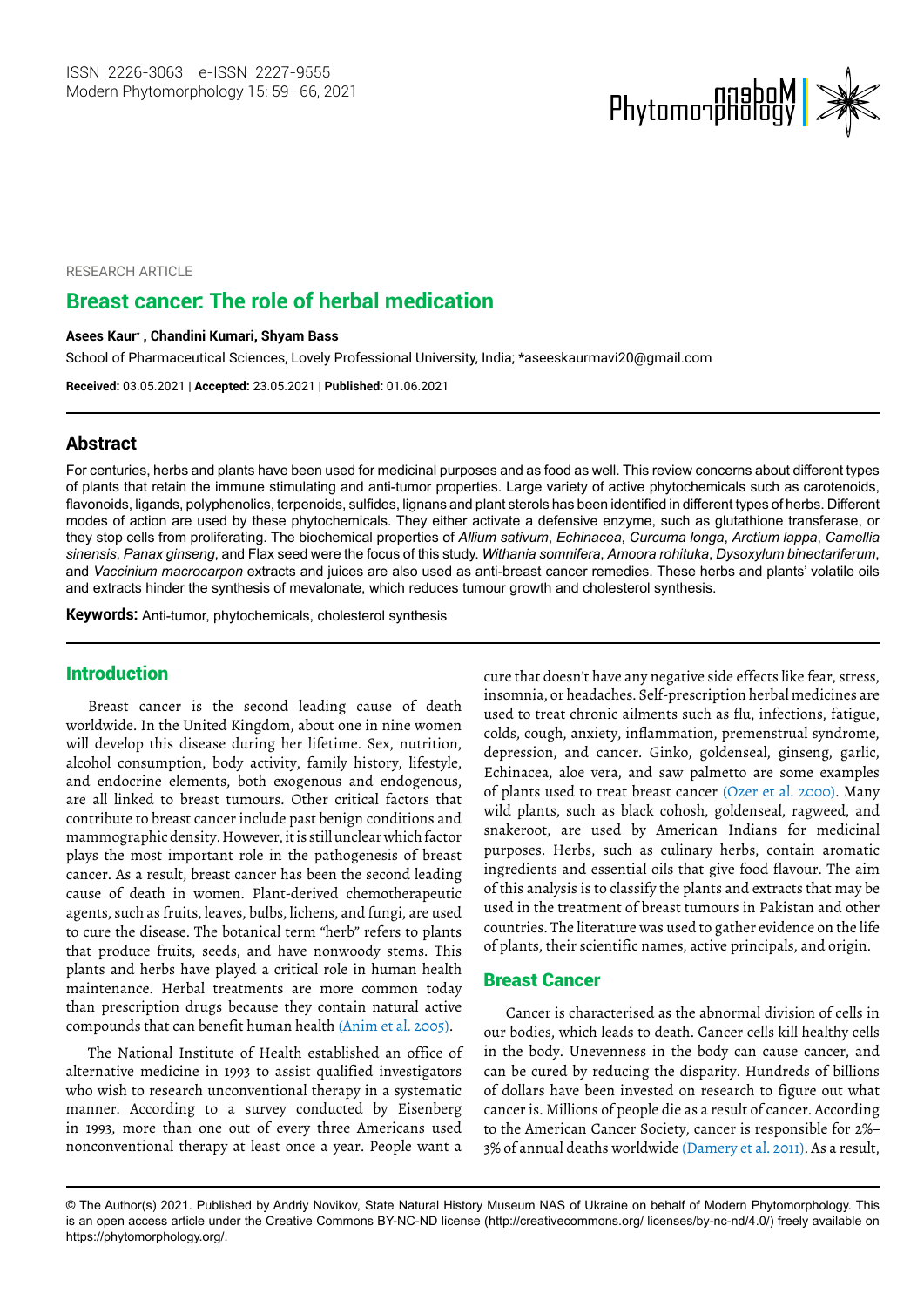almost 3500 million people die each year from cancer around the world. There are several alternative options available, such as chemotherapeutics, but they are resistant to use and have many side effects. Breast cancer affects more than one million people worldwide per year. Breast cancer is commonly detected at late stages due to the lack of access to mammography for regular screening; as a result, patients receive limited and inadequate treatment, pain relief, and comfort care. Breast cancer has a significant impact on culture and women's quality of life; as a result, it has become a life-threatening disease associated with premature mortality and decreased productivity.

In advanced countries, the overall mortality rate for breast cancer is 73 percent, while in developing countries it is 57 percent. Breast cancer rates have decreased in developing countries as a result of early diagnosis and screening. As a result, three approaches to breast cancer prevention exist: clinical and general awareness, experience, and behaviours. In undeveloped countries, these methods are more widely accessible than in developing countries (Shareef et al. 2016). Measures to eliminate breast cancer at the screening level may provide an overall advantage in terms of both costs and longevity. Clinical Breast Examination is a procedure for detecting breast tumours in the general interest, as shown by research. It is simple to implement, cost-effective, and healthcare providers may openly qualify it. As a result of shifting associates of conceptive and nourishment-related causes over time, women are increasingly at risk of breast tumour, with incidence rates rising in many countries and regions around the world in recent decades. The fastest progress is seen in developing countries, where the risk of breast tumour growth has been shown to be minimal compared to developed countries. Anxiety, asthma, colds, coughs, constipation, fever, fatigue, pneumonia, insomnia, digestive disorders, premenstrual syndrome, depression, ulcers, and exhaustion are among the more prevalent conditions for which herbal medicines are prescribed today. Echinacea, ginger, ginseng, goldenseal, ginkgo, saw palmetto, aloe vera, and feverfew are some of the most commonly used herbs today.

Each breast is divided into 15–20 lobes, which are further subdivided into lobules. The lobes and lobules are connected by small "ducts". As a result, ductal cancer is the most common form of breast cancer. As contrast to other kinds of cells, a ductal tumour develops in ductal cells and invades both breasts. Invasive and non-invasive breast cancers are two other types of breast cancer (Marchbanks et al. 2002). Non-invasive cancer is a form of tumour that does not spread beyond the area where it first appeared. Invasive breast cancer is a form of metastasize cancer that has a proclivity for spreading to tissues outside of the original site of origin. The term "general breast inflammation" refers to a less serious form of tumour known as an "interstitial breast tumour." Other types of breast cancer include medullary cancer, which is characterised as "an intrusive breast tumour that produces a distinct boundary between cancerous and normal tissue," mucinous cancer, which is caused by tumour cells that create mucus, and tube-like cancer.

Any woman is at risk of contracting breast cancer. For quite some time, a few relatively strong risk factors for breast cancer that affect large swaths of the population have been identified.

However, the majority of breast tumour cases occur in women who have no known risk factors other than their sex (Lambert et al. 2003). Female sex, old age, previous breast tumour, a form of breast infection, hereditary components, early age at menarche, menopause at old age, old age at first full-term birth, stoutness after menopause, low body activity, race/ origin, and high-measurements presentation to radiotherapy in life are the "well-known" risk elements for breast tumour. Never having become pregnant, having only one pregnancy rather than many, not breastfeeding after pregnancy, using postmenopausal oestrogen substitution therapy or postmenopausal hormone substitution therapy, orally taking contraceptives, and certain specific dietary habits such as a high fat intake and low fibre intake, are both "estimated" risk factors for breast cancer. Regardless of the fact that men can and do develop breast tumours, a woman is 100 times more likely than a male to develop the disease.

Since women have more breast tissue than men, they are at a greater risk of developing a tumour. Furthermore, oestrogen helps to improve the development of breast tumours. Breast cancer is more common in middle-aged women. This risk increases as a woman's age rises, particularly after the age of 40 (Freudenheim et al. 1996). In the United States, women above the age of 50 account for more than three-quarters of all breast tumours. Breast tumour risk is higher in women who have close blood relatives (mother, sister, or girl) who have had the disease. The chance of expansion is greater if any ancestors acquired a breast tumour by the age of 50, or in both breasts. Nonetheless, the majority of women who experience breast cancer (around 80%) have no family history of the disease. Hereditary factors are thought to play a role in the effect of family history on breast cancer risk. Approximately 5%-10% of all breast growth cases may be attributed to specific acquired single-quality transformations, and several separate cases have an inherited component. The evidence from particular families where breast growth occurs often and from large epidemiological research has shown that a few women have a maternal tendency to breast growth. Hereditary breast tumours are inherited in an autosomal dominated way in some families. Hereditary breast cancer spreads due to germ line mutations in the BRCA1 and BRCA2 genes, which causes cancer to propagate. This genetic cancer is diagnosed using autopsy findings and histopathological results. Aside from mutations in the BRCA1 and BRCA2 genes, there are some unexplained genetic abnormalities that place people at risk for breast cancer. Women who reach menarche at the age of 12 or younger, and those who reach menopause at the age of 55, have a higher risk of breast cancer than other women. This connection is due to the development of oestrogen. During the reproductive years, women's bodies contain a lot of oestrogen (Donaldson et al. 2004).

Women that start bleeding at a younger age and/or reach menopause later in life are exposed to higher levels of oestrogen for a longer period of time than women who experience a late menarche or early menopause. The age of the woman at the time of her first birth is another aspect of her conception experience that is linked to the risk of breast development. Women who have their first full-term baby at a relatively early age have a lower risk of breast cancer than women who never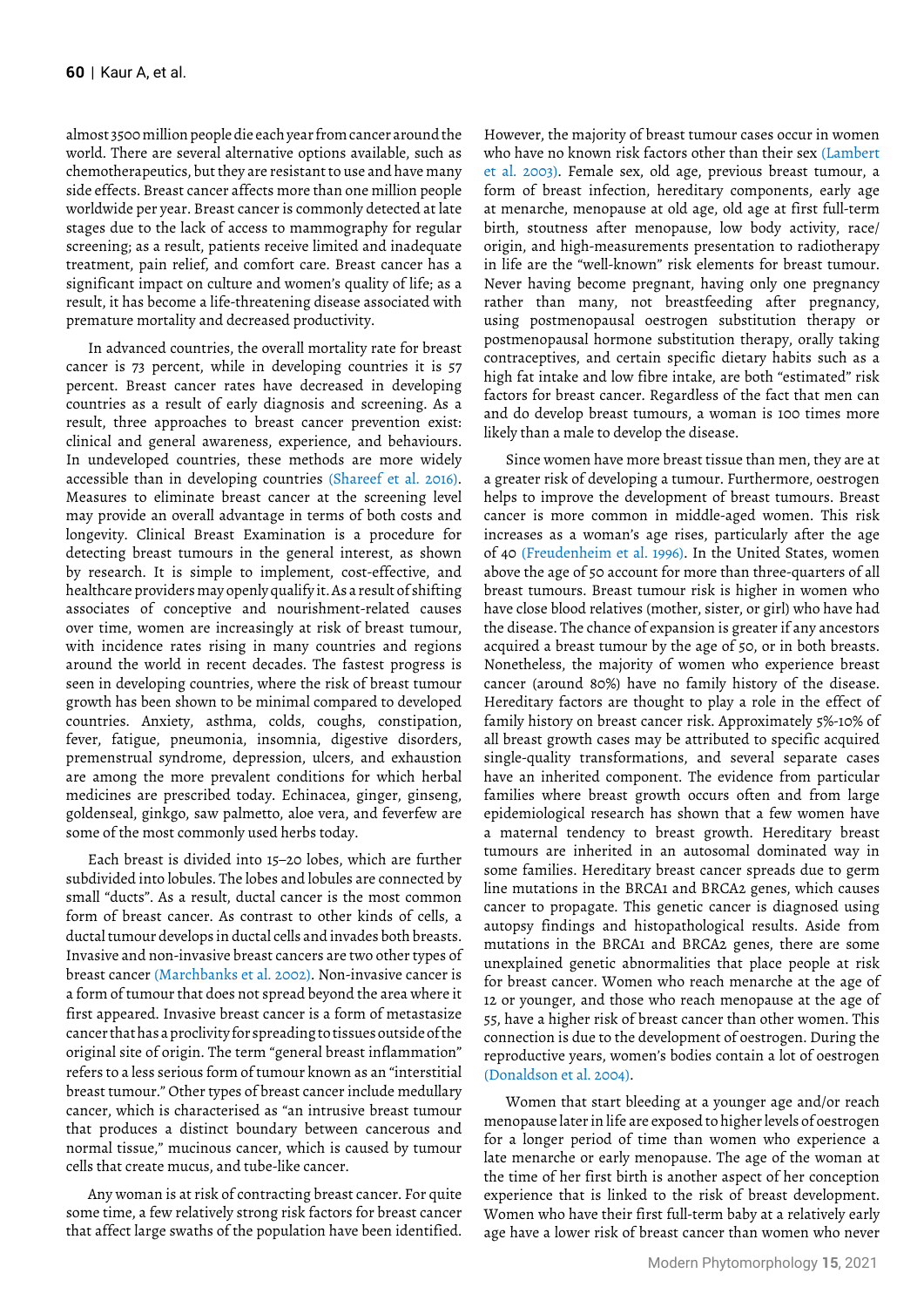have children or who have their first child later in life. Obesity has been consistently linked to a higher risk of breast tumour development in postmenopausal women. Estrogen generation can interfere in this relationship a second time. Fat cells produce oestrogen, and stout postmenopausal women have higher oestrogen levels in their blood than slim women. According to research, premenopausal women who are physically involved have a lower risk of breast tumour development than women who are not. Body activity during puberty can be especially protective, and its effect may be strongest in women who have had at least one full-term pregnancy. Non-Hispanic white, Hawaiian, and dark women have the highest breast tumour growth risk, according to studies.

Women that were exposed to heavy levels of radiation during puberty had a higher risk of breast cancer. This connection was discovered among both atomic bomb survivors and women who received heavy doses of radiation as part of their treatment. Other endogenous hormonal causes, such as a woman's age at her first pregnancy and when she has a new-born, have an impact on breast cancer. Breast cancer is more likely to occur in women who have never had a child. If the first pregnancy happens after the age of 30–35, the chance of breast cancer is reduced. Long-term use of postmenopausal oestrogen therapy or combined oestrogen/progestin hormone replacement therapy can be linked to an increased risk of breast cancer (Chen et al. 2002).

The connection between the use of oral contraceptives and the development of breast cancer has been studied. Oral contraceptives have been linked to increased breast tumour development in a number of tests, but the results have been mixed. In either case, these studies have shown that oral contraceptives have little effect on the risk of breast tumour development. Breast tumour factor can be linked to the use of postmenopausal hormone therapy, either alone or in tandem with other therapies. It was also discovered that there is a connection between oral contraceptive use and breast cancer, despite the fact that oral contraceptives do not have a longterm impact on breast cancer. According to research, there is a connection between breast cancer and diet, with low rates of disease in Asia and high rates in Western industrialised nations. Between vegetarians and non-vegetarians, an inclusive finding was discovered (Shareef et al. 2016). A link was found in alcohol, cigarette smoking and breast tumor. Breast cancer spreads more quickly in women who have already been diagnosed with a tumour in the breast. Premature abortion and incomplete pregnancies have been attributed to an increased risk of breast cancer. Breast cancer is caused by a high oestrogen level during an incomplete pregnancy.

### **Traditional herbs used for the prevention of breast cancer around the world**

Breast cancer is a condition that should be avoided. Estrogens play an important function in the proliferation of both normal and neoplastic breast epithelial cells. Estrogen receptor positive breast cancer accounts for almost 40%-70% of all breast cancers. As a result, one of the important ways for the detection and chemoprevention of breast cancer is to block the oestrogen receptor. Phytoestrogens, or estrogen-like compounds found in plants, were first proposed as cancerpreventive agents. An epidemiological analysis found a low incidence of breast cancer in the soy-consuming community, substantiating this argument. Flavones, flavanones, lignans, coumestans, and stilbenes are the structural groups of phytoestrogen. Isoflavones are abundant in soybeans and soy products. Legumes and lignans, which can be present in beans, nuts, whole grains, berries, and vegetables, are two other phytoestrogen groups. The incidence of breast cancer in the United States has historically been 4-7 times higher than in Asian populations, where dietary isoflavone intake is comparatively as high as 20 mg/d to 80 mg/d. Furthermore, epidemiological findings showed an insignificant 30% decrease in breast cancer risk for women who consumed a higher percentage of dietary lignan. As a result, eating a phytoestrogen-rich diet is one of the many possible breast cancer-prevention lifestyles. Recent data suggests that phytoestrogen production prevents the function of essential steroidogenic enzymes involved in the production of estradiol from circulating androgens and oestrogen sulphate. As a result, this practise can play a key role in breast cancer prevention. Phytoestrogens have also been confirmed to stimulate the G-protein coupled receptor, GPR30 or GPER-1, which has been identified as a novel oestrogen receptor and plays a key role in estrogen-dependent diseases including breast cancer (Qi et al. 2010). The function of phytoestrogens, on the other hand, is unknown and is dependent on a number of factors, including their composition, metabolism, and relative abundance compared to endogenous oestrogen. Phenolic acids, flavonoids, tannins, quinones, anthocyanins, and other naturally occurring phenolic compounds play an important role in cancer prevention and/or treatment. These phenolic compounds are found in medicinal herbs and dietary plants in abundance. By virtue of their wide variety of biological activities, some phenolic compounds contribute to the inhibition of carcinogenesis mechanisms and exhibit chemopreventive properties.

## **Traditional herbs used for the treatment of breast cancer around the world**

Plants have played an important role in human survival and development since they have supported fundamental human needs such as food, clothes, shelter, and medicine since the dawn of time. Plants are the foundation of western medicine systems such as Ayurveda, Unani, and Chinese traditional medicine, which have fulfilled humanity's health needs for thousands of years. Herbal medicine is used by a considerable portion of the population of developing and underdeveloped countries to cure their primary health problems. Traditional herbal remedies have grown in popularity as a result of their low cost, abundance, and lack of side effects. In recent years, there has been a greater emphasis on plant science around the world in order to discover drug-like compounds from commonly used medicinal plants. Furthermore, some naturally occurring plant-based compounds such as curcumin, resveratrol, quercetin, and others have shown positive anti-cancer effects and are gaining popularity as a chemotherapeutic adjuvant. Furthermore, naturally occurring chemicals are less harmful to healthy cells and exhibit selective toxicity against dysfunctional or diseased cells in some circumstances. This may explain why a vast percentage of products on the market currently have structures that are structurally identical to those found in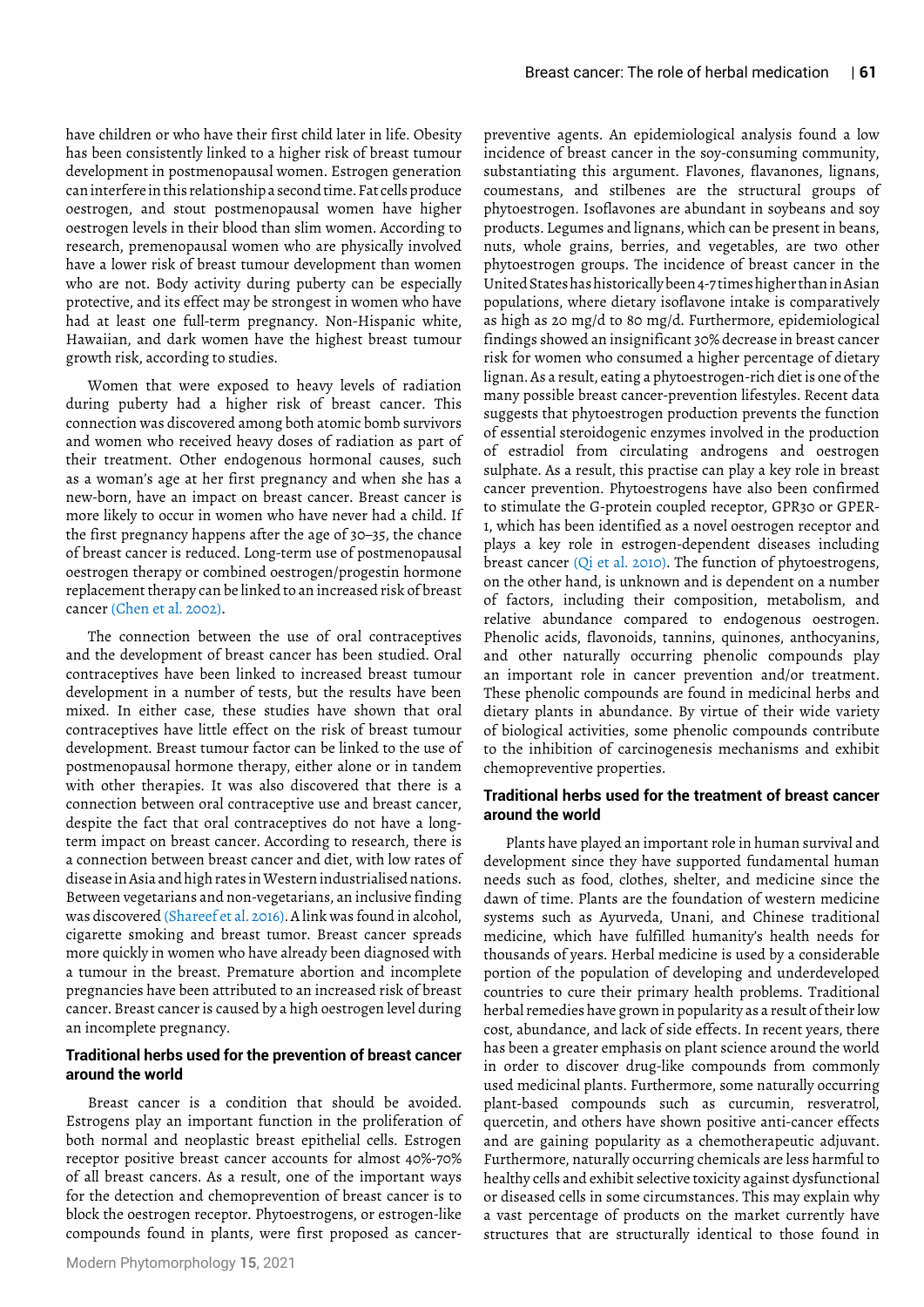nature. Herbal compounds include a wide range of anticancer properties, including antioxidant, anti-inflammatory, antimutagenic, and apoptosis-inducing properties, which can aid deter cancer from developing in the first place (Shareef et al. 2016; Marchbanks et al. 2016; Lambert et al. 2003). By cell cycle arrest, induction of apoptosis, controlling carcinogen metabolism and oncogenic expression, inhibiting cell adhesion, proliferation, and migration, and blocking signalling pathways that are important for cancer progression, dietary consumption of adequate amounts of these herbal products can aid in the prevention and treatment of breast cancer. Between 1981 and 2014, 136 anticancer drugs were approved around the world, with herbal compounds or derivatives accounting for nearly 83 percent of them. Vincristine, vinblastine, paclitaxel, and docetaxel are among the anticancer medications currently being used to cure breast cancer. Despite herbal products' effectiveness in treating breast cancer and its complications, few herbal products make it to preclinical or clinical trials. As a result, further work would be required to effectively move these agents to an appropriate therapeutic environment in order to determine their herbal therapy ability.

## Chinese Medication

In conventional medicinal systems, natural drugs are used regularly to deal with the signs and symptoms related to most cancers and the facet consequences of most cancers remedy (Lambert et al. 2003; Freudenheim et al. 1996; Donaldson et al. 2004). Herbal formulations utilized in TCM consist of combos of natural compounds constituted as decoctions, tea, injections, or capsules, which might be speculated to own anticancer compounds and are used by myself or as adjuvants to current chemotherapy regimens to enhance efficacy and/or lessen drug-precipitated toxicity. Although TCM is generally used to counteract the facet consequences of chemotherapy, medical proof for its use in girls with breast most cancers nonetheless is being collected. Among the maximum not unusualplace Chinese medicinal herb formulations utilized in preclinical and scientific exercise for breast most cancers remedy are Danggui (*Angelica sinensis*-radix) and Ren Shen (*Panax ginseng*-radix), which might be stated to have capability useful synergistic consequences that consist of reducing remedy-related toxicity, psychosocial stress, and fatigue. Jia-wei-xiao-yao-san, commercially regarded as "Augmented Rambling Powder," a Chinese medicinal herb system containing Danggui, is the maximum often prescribed components for treating breast most cancers and chemotherapy-associated signs and symptoms *via* way of means of TCM practitioners in Taiwan. This system has a protracted records of use for comfort of blood toxicity and sleep disturbance. It is likewise used to alleviate warm flushes and decrease serum degrees of inflammatory cytokines, IL-6, IL-8, and macrophage protein 1-.

LSC101, an encapsulated homogenized combination of dry powdered extracts from a mixture of medicinal herbs, including *Astragalus membranaceus*, *Poriae cocos*, *Atractylodes macrocephala*, *Lycium chinense*, *Ligustrum lucidum*, *Paeonia lactiflora*, *Paeonia obovata*, *Citrus reticulata*, *Ophiopogon japonicus*, *Millettia reticulata*, *Oldenlandia diffusa*, *Scutellaria barbata*, *Prunella vulgaris*, and *Glehnia littoralis*, is used broadly through breast most cancers sufferers. Its efficacy in attenuating the

hematological headaches of chemotherapy has been examined in clinical settings (Ho et al. 2002). In mouse breast most cancers models, using LSC101 collectively with doxorubicin led to noticeably better neutrophil, splenic erythrocyte, and leukocyte counts. In addition, using LCS101 collectively with traditional chemotherapy regimens furnished safety in opposition to slight to slight chemotherapy-caused anemia and neutropenia, helping its use for lowering hematological toxicity however now no longer most cancers prevention. Though it isn't but clean how the compounds in LCS101 lessen hematological toxicity, it's far suspected that the interactions and synergistic results of the energetic compounds from the mixture of herbs can be chargeable for the reported efficacy. Some of the factor herbs, for example, *Ophiopogon japonicus* and *Astragalus membranaceus*, in LSC101 were independently proven to stimulate the manufacturing of erythroid progenitor cells in mice and sell restoration of hematopoietic feature in sufferers with continual aplastic anemia. A TCM method composed of 5 herbs, usually acknowledged as "Ruyiping" and "Runing II" is used as remedy for detoxing and stopping relapse, recurrence, and metastasis in breast most cancers sufferers after mastectomy. Clinical proof shows that the mechanism of motion of this natural method is through inhibition of angiogenesis and downregulation of Vascular Endothelial Boom Factor (VEGF) and VEGF receptor in addition to Micro-Vessel Count (MVC) and Micro-Vessel Area (MVA).

Shenqi Fuzheng Injection (SFI), a TCM formula utilized in repairing immune feature on the mobile and molecular ranges, is likewise powerful in assuaging myelosuppression and GI tract response triggered with the aid of using chemotherapy and surgical operation. In scientific evaluations, the protein expressions of CD83, CD80, and CD86 in sufferers' tumor tissue and auxiliary lymph nodes have been detected earlier than and after remedy. Results advocate that SFI should assist restore immunity impaired with the aid of using most cancers and most cancers remedy with the aid of using activating dendritic cells and upregulating costimulatory molecules (Treasure 2005). Clinical research the use of a herbal nutritional complement composed of an aggregate of medicinal mushrooms *Coriolus versicolor*, *Ganoderma lucidum*, and *Phellinus linteus* and medicinal herbs *Scutellaria barbata*, *Astragalus membranaceus*, and *Curcuma longa* recommended that the components can alleviate chemotherapy-triggered toxicity in liver, spleen, kidney, lung, and coronary heart tissue. *In vitro* research additionally elucidated the mechanism of movement of this mushroom-natural formula in inhibiting proliferation and reducing the invasive conduct of a rather metastatic human most cancers cellular line, MDA-MB-231, with the aid of using the inhibition of cyclin A1 expression and with the aid of using the downregulation of CXCR4.

A aggregate of rose geranium (*Pelargonium graveolens*, Geraniaceae), *Ganoderma tsugae* (Ganodermataceae), *Codonopsis pilosul*a (Campanulaceae), and *Angelica sinensis* (Apiaceae) (RG-CMH) has been utilized in TCM remedies for breast most cancers and is related to immunomodulation primarily based totally on anti-inflammatory and wound-restoration houses attributed to the synergistic interest of the additives of the herbs. In one RCT, RG-CHM intervention stepped forward the immune cellular remember of most cancers sufferers receiving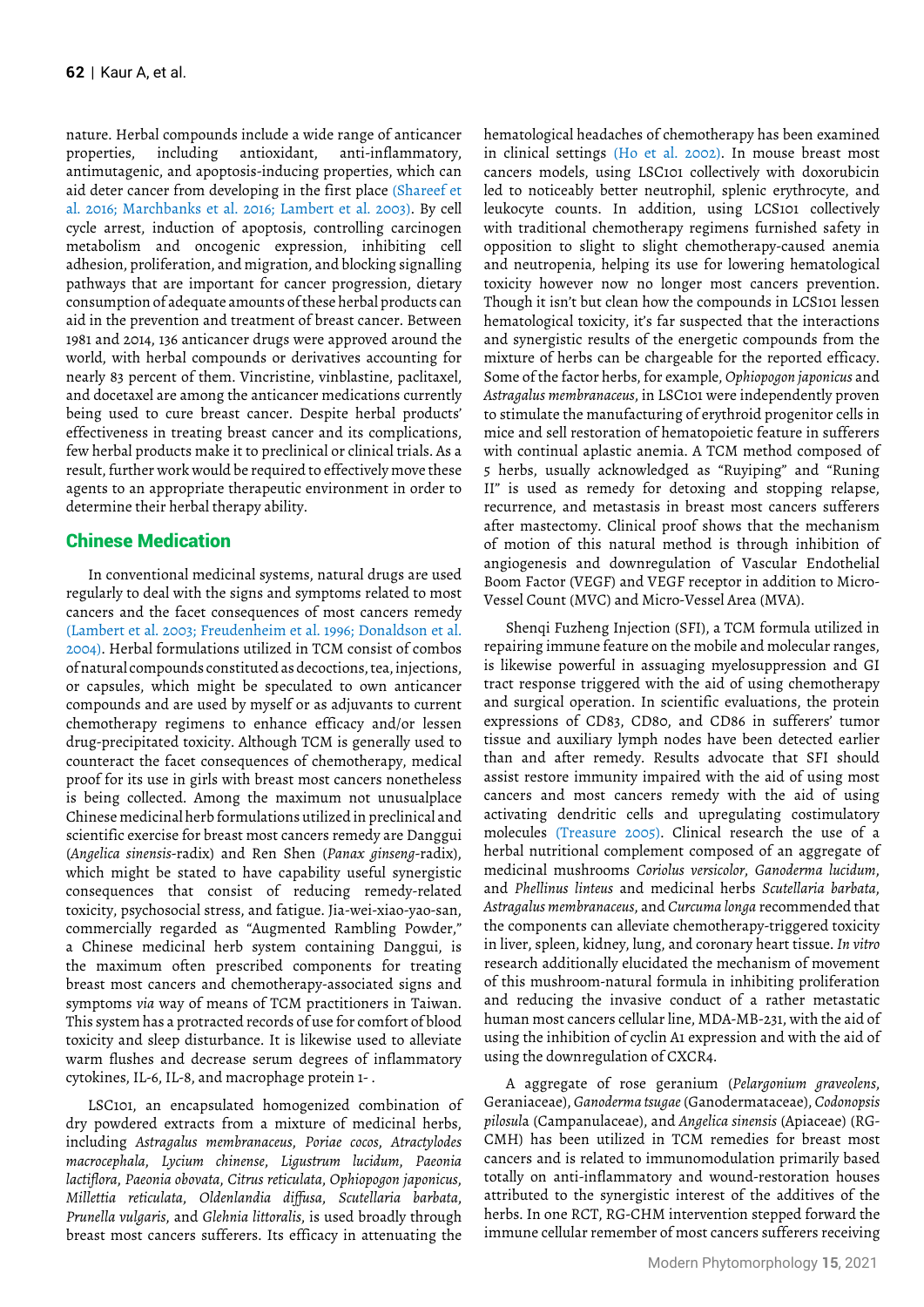chemotherapy and/or radiotherapy stopping leukopenia and immune impairment related to a lower in ranges of T cells, helper T cells, cytotoxic T cells, and herbal killer cells in comparison with the institution receiving placebo remedy. However, the variations among the 2 companies have been now no longer statistically significant. The effects did show, however, that the management of RG-CMH to sufferers receiving chemotherapy/radiotherapy behind schedule the discount in ranges of leucocytes and neutrophils skilled with the aid of using sufferers present process most cancers remedy.

Yunzhi-Danshen (*Coriolus versicolor* and *Salvia miltiorrhiza*) pills had been proven to advantage the circulatory machine thru vasodilation, immunomodulation, and antidementia activities. Results of a latest RCT confirmed that absolutely the counts of T-helper lymphocytes (CD4+ ), the ratio of T-helper (CD4+ )/T suppressor and cytotoxic lymphocytes (CD8+ ), and the share and absolutely the counts of B lymphocytes have been extensively multiplied in sufferers after taking Yunzhi-Danshen pills. These scientific findings mean that ordinary oral intake of Yunzhi-Danshen pills might be useful for selling immunological feature in breast most cancers sufferers after chemotherapy (Richardson 2001). These findings have been additionally supported with the aid of using *in vitro* effects displaying that Yunzhi-Danshen remedy inhibited most cancers cellular proliferation with the aid of using cellular-cycle arrest and downregulation of Akt phosphorylation in MCF7 cells, a human breast most cancers cellular line, and with the aid of using inducing apoptosis.

#### **A few natural\herbal products used in treatment are listed below:**

**Garlic:** Garlic (*Allium sativum*) has been used to cure a variety of ailments for hundreds of years. It includes a hundred or so therapeutically beneficial secondary metabolites, such as alliin, alliinase, and allicin, to name a few. Garlic oil contains alliin, an amino acid that is converted to allicin after the rhizomes are crumpled. Allicin, which is responsible for odour and medicinal properties, is an originator of sulfur-containing compounds. Ajoene, a sulfur-binding compound used in garlic oil, is another sulfur-binding substance. While selenium acts as an antioxidant, ajoene slows the progression of cancer. Garlic also contains bioflavonoids such as cyanidin and quercetin, which have antioxidant effects. Garlic's anti-cancer properties are due to the high content of organic sulphides and polysulfides (Wheat and Currie 2008). The mechanism behind anti-tumor activity promoting lymphocytes and macrophages is that they destroy cancerous cells and disrupt the metabolism of tumour cells.

*Echinacea***:** *Echinacea* is a member of the *Asteraceae* family. It is an uninhabited aromatic plant that grows mostly in North America's Great Plains and eastern areas, as well as in Europe. *Echinacea purpurea*, *Echinacea angustifolia*, and *Echinacea pallida* are the three most widespread plants used in herbal remedies. However, E. purpurea is the most widely used species for study and care. Purple coneflower, Kansas snakeroot, and black Sampson are several common names associated with *Echinacea*. Researchers discovered that *E. purpurea* increases the number of natural killer cells in mice under study. In the future, *E. purpurea* may be used as an anti-cancer treatment. *Echinacea* contains

flavonoids, which serve as immune stimulants. Flavonoids stimulate lymphocyte activity, which enhances macrophage phagocytosis and the action of natural killer cells, prompting interferon assembly, and it has also lessened the harmful effects of radiotherapy and chemotherapy, according to Winston et al. Flavonoids promote lymphocyte activity, which improves phagocytosis by macrophages and the action of natural killer cells, prompting interferon assembly, and it has also lessened the harmful effects of radiotherapy and chemotherapy, according to Winston. It also aids people in extending their life time as their disease progresses. Commercial preparations of Echinacea juice have been shown to increase macrophage cytokine production (Wheat and Currie 2008). T-cell and B-cell 7 activation and proliferation have less direct results. Several Echinacea components are examined to see whether they play a part in the immune system's unique sound effects.

**Carotenoids:** Green, herb with leaf, rose hips contain an active compound known as "carotenoids." Saffron, annatto, and paprika are examples of aromatic plants that are used as dyeing agents. Vegetable and fruit consumption has been related to less tumour growth in various ways. Dietary intake of carotenoids also lowers the risk of tumour development. The carotenoid compounds are powerful antioxidants with a wide range of therapeutic properties, including scavenging free radicals, shielding cells from oxidative damage, improving gap intersections, stimulating the immune system, and regulating enzyme function, all of which contribute to cancer development and promote the activity of the body's immune system.

**Burdock:** *Arctium lappa* is the scientific term for burdock. Its root can be found in Europe and Asia and is used there. Burdock is used in a variety of herbal medicines for a variety of ailments. It has a gummy feel and a soft flavour. Burdock was once used to treat arthritis, tonsillitis, and measles, but it has now been discovered that it has antitumor properties (Sałaga et al. 2014). It contains active ingredients that influence oncogene shifts. Burdock has been used to cure breast cancer, ovarian cancer, bladder cancer, malignant melanoma, lymphoma, and pancreatic cancer cells. It reduces pressure, shrinks tumours, and extends the period of survival. During cancer, a large amount of nutrients is needed to survive the rapid proliferation and division of cells. Cancer cells, on the other hand, may survive under stressful environments such as low oxygen and low carbohydrates since they have a high capacity for stress. Arctigenin is an important ingredient used in burdock seeds. Arctigenin has been shown to be capable of removing tumour cells even though nutrients are scarce. Burdock root contains anti-oxidants of the flavonoid and polyphenol types, which may have an inhibitory effect on tumour development. The extract of root protects normal body cells from radioactive agents and reduces cell mutation. Tannin, a phenolic acid, is the most essential active ingredient found in burdock. It activates macrophages, prevents cancer from spreading, and maintains immune-modulatory properties (Ho et al. 2002).

**Turmeric:** *Curcuma longa* is the scientific word for turmeric. Turmeric gives food a dark yellow flavour. Turmeric's active ingredient, curcumin, is found in the rhizome and rootstock. Curcumin's phenolic compounds are believed to have anticancer properties. Turmeric inhibits the spread of lung,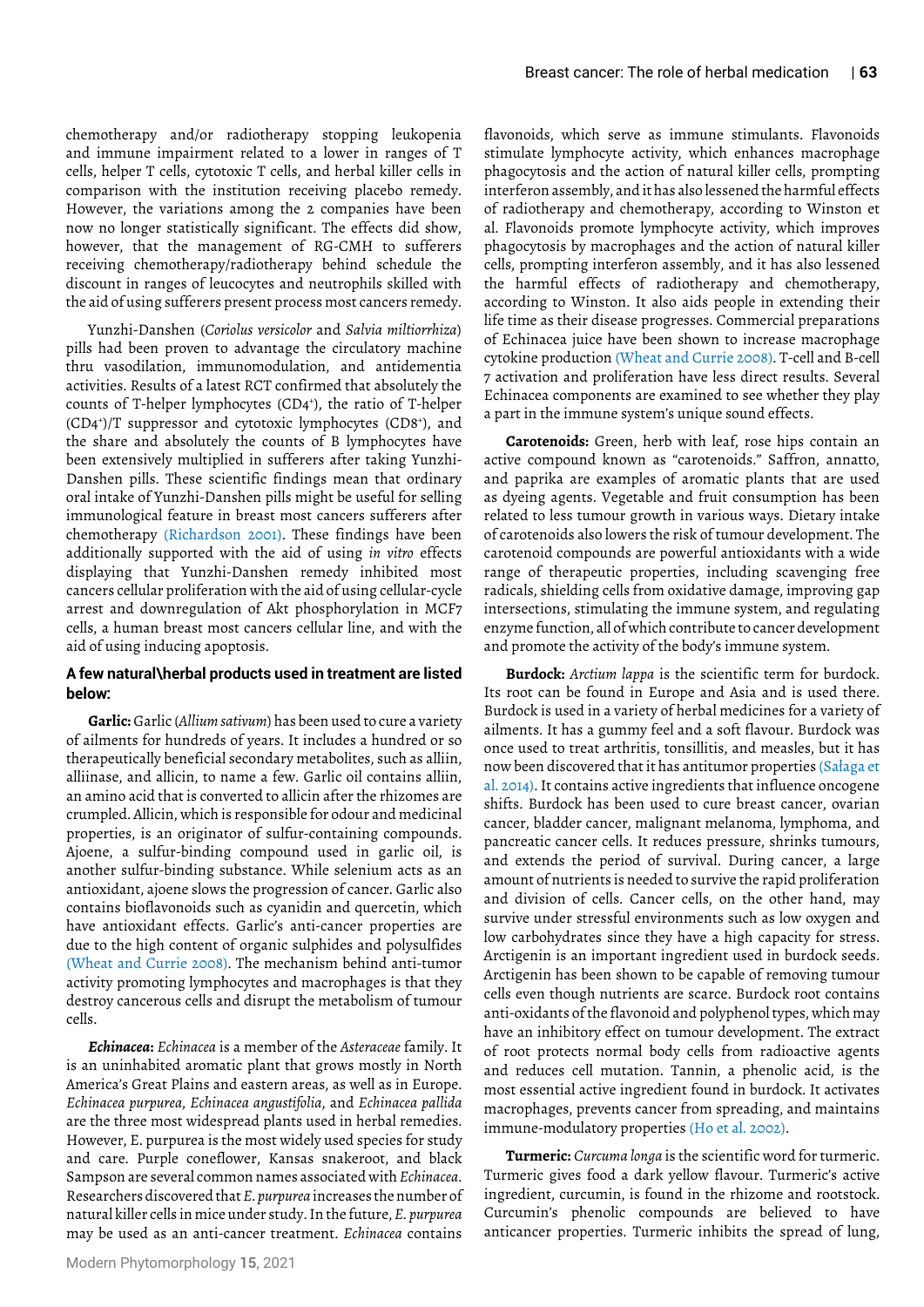breast, scalp, and stomach cancers. Curcumin, an antioxidant, affects the synthesis of eicosanoids including prostaglandin E-2 (PGE-2). In humans, it also has anti-inflammatory properties. Curcumin has been shown to have inhibitory effects on cancer development at all stages, including initiation, promotion, and proliferation. Turmeric inhibits the synthesis of nitrosamine, resulting in an improvement of the body's natural antioxidant activity (Barreto et al. 2000). Curcumin increases the amount of glutathione and other non-protein sulphahydryls in the body, and these sulphahydryls work directly on various enzymes.

**Flax Seed:** Tiny brown and golden hard-coated seeds are produced by the flax plant. All of the active ingredients are present in these tiny seeds. Flax seeds are high in dietary fibre, omega-3 fatty acids, and lignans, both of which are beneficial to your health. The metabolism of lignans to enterodiol and enterolactone, which occurs in the digestive tract, results in estrogenic development in flax seeds. Flax seeds contain more active phytoestrogens than soy products, and eating flax seeds induces a significant difference in 2-hydoxyesterone reduction relative to soy protein. Ground flax seeds have been found to have potent anti-cancer efficacy by Lilian Thompson's study group at the University of Toronto (Sałaga et al. 2014). An experiment was carried out on mice in which cancer was first caused in the mice by administering carcinogens, and then anti-cancer activity of flax seed was detected in one population by combining lignin in the mice's diet. The tumour load was reduced as a result of this experiment. The malignancies were reduced by flax seeds and secoisolariciresinol diglycoside.

This research group recently used human breast cancer cells to cause tumours in mice. Although cancer spreads, mice were fed a bland diet for eight weeks after cancer cells were injected. One party was given 10% flax seeds, while the other was given a standard diet. Flax seeds reduced the rate of cancer growth by 45 percent. Flax seeds enhance the morphogenesis of mammary glands in rodents. Female mice fed a 10% flax seed diet had a higher number of terminal end buds and terminal ducts in their mammary glands, according to the researchers. Extra epithelial cell division is present. Females of both sexes have increased distinction. Females have demonstrated a low occurrence of breast tumours after being injected with carcinogens in the mammary glands. As a result, flax seeds in female offspring will improve mouse mammary tissue differentiation, prevent malignancies, and reduce tumour growth, rendering them less vulnerable to carcinogens (Gratus et al. 2009).

**Green Tea:** *Camellia sinensis* is the scientific name for green tea. Polyphenolic compounds are thought to have anticancer properties. *C. sinensis* contains a small volume of Epigallocatechin Gallate (EGGG), a polyphenol. Green tea has been shown to have antitumor and antimutagenic properties, according to studies. EGGG protects cells from the DNA damage caused by oxygen reactive species. Green tea polyphenols inhibit cancer cell proliferation and promote tumour cell necrosis and apoptosis, according to animal studies. Tea catechins not only activate the immune system, but they also suppress tumour cell metastasis and angiogenesis. Green tea has been found to be effective against colon and stomach cancer in several trials. Tea and its main catechins lower the chance of tumours in a variety

of body organs. Green tea can help to reduce the harmful effects of radiation. Tea's antioxidant function is responsible for all of the health benefits.

**Ginseng:** *Panax ginseng* is the scientific name for ginseng. It is a long-lived plant that grows mostly in China, Korea, Japan, and Russia. The dried root of this plant is included. It may be used to treat a variety of ailments, including cancer. Ginseng's active ingredients have been shown to minimise or inhibit the production of tumour necrosis factor in mouse skin, hinder the proliferation and metastases of cancerous cells, promote cell differentiation, and increase interferon levels. Some types of cancerous cells can also be hampered by the ingredients in ginseng. In addition, a study conducted in Korea concluded that ginseng decreases the risk of cancer in humans (Ohnishi and Takeda 2015). In comparison to fresh sliced ginseng, juice, or tea, the most effective and active form of ginseng for cancer prevention is its extract and dried powder. Ginseng prevents tumour growth by interfering with DNA synthesis. The active compound of *P. ginseng* has many beneficial properties, including the reactivation of natural killer cells that have been damaged by chemotherapy and radiotherapy, the induction of macrophages, and the enhancement of antibody production.

**Black cohosh:** *Cimicifuga recemosa* is the scientific word for black cohosh. It's a shrub that grows in North America's eastern forests. Black cohosh was most widely used for breast cancer patients during radiotherapy and chemotherapy. It has been used for decades by Native Americans to relieve menopausal symptoms, premenstrual discomfort, and dysmenorrhea. It also causes complications similar to abortion. Lydia Pinkham's Vegetable Compound was a well-known patent drug, and this herb was a key ingredient. It was also used in pharmacopoeia from the 19<sup>th</sup> century (Dass and Mathur 2009). In drug stores, you can find a wide variety of black cohosh preparations. Herbalists have shown that they are a healthy and successful treatment option for menopausal symptoms.

Females who were advised by their doctors to avoid Hormonal Replacement Therapy (HRT) have done so. The herb's effects on menopausal symptoms have been shown in the majority of tests. While the active principles of black cohosh are unknown, it is thought to include triterpene glycosides, as well as a trace amount of resins and caffeic, isoferulic, and fukinolic acids. There are some ambiguities about black cohosh's estrogenic and anti-estrogenic function. Various scientific findings have shown conflicting reports, with some claiming that it increases or decreases cancer cell development in culture. When given in conjunction with other chemotherapeutic agents, black cohosh has synergistic effects for breast cancer patients, according to the literature.

**Vitamin D:** Skin exposure to the sun produces vitamin D. In the summer, simple touch with palms, muscles, and face produces a large quantity of vitamin D. Standing in the sun on the beach before the skin turns pink is equivalent to a 20,000 IU vitamin D2 oral dosage. To sustain an adequate level of vitamin, our bodies only need 1000 IU per day (Da-Yong and Ting-Ren 2019). In the lack of sunlight, oral vitamin D uptake is the best way to keep the levels up. 4000 IU can be taken conveniently in one day while still providing other benefits. The kidneys are in charge of keeping the active hormonal form of vitamin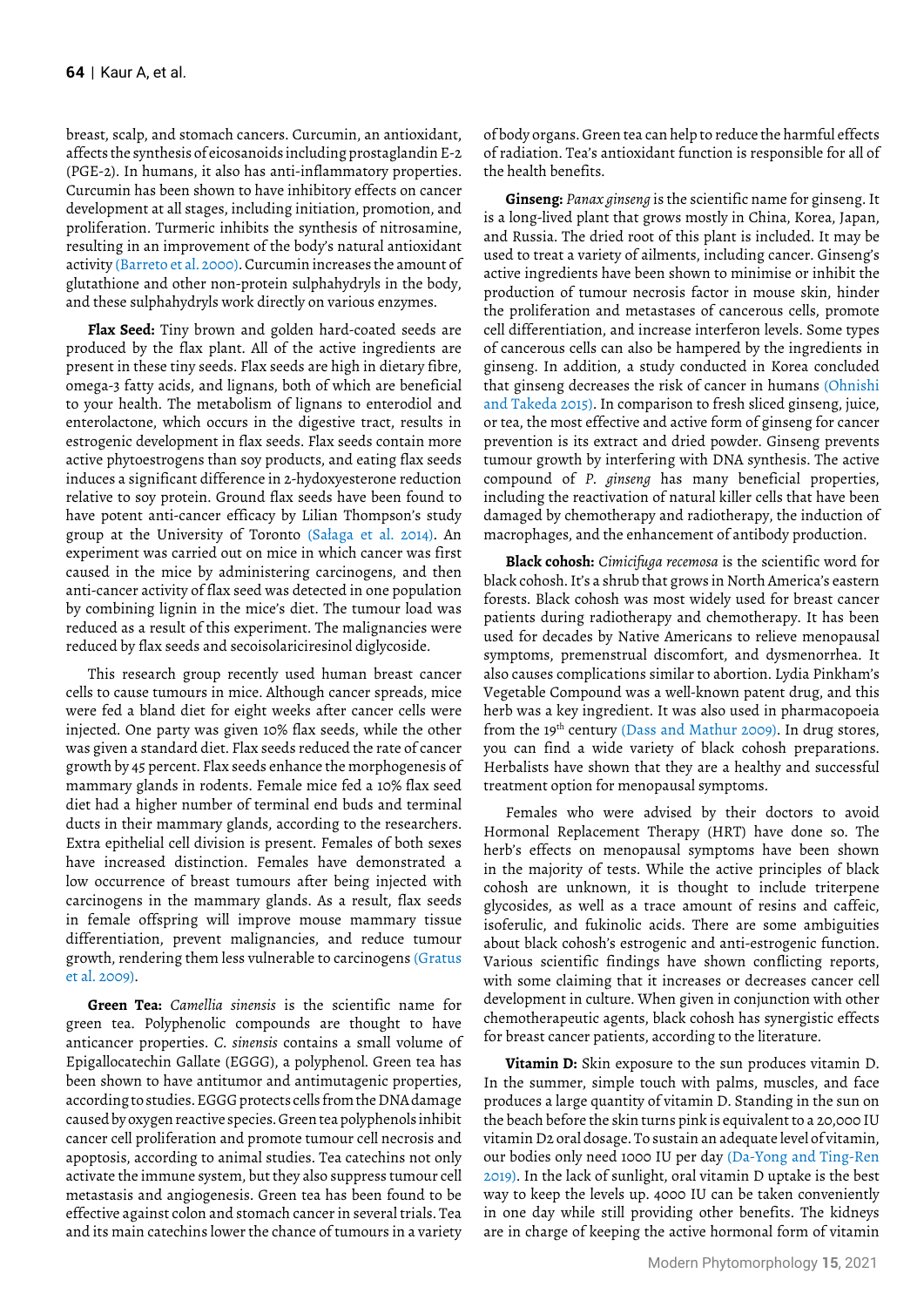D in the blood. This active form of vitamin D has anti-cancer properties. Vital organs of the body performed their functions by converting the main circulating source of vitamin D, 25(OH) D, into the hormonal form, 1, 25(OH) 2D. Many of these organs have a local pathway for converting the circulating form into hormonal form, which is aided by exposure to sunlight.

#### **Cytotoxic herbal cure**

The selective toxicity of herbal treatments against cancer cells is one of their most intriguing characteristics. A variety of phytocompounds have been shown to have selective toxicity against breast cancer cells. One of them, artemisinin, was isolated from *Artemisia annua* L. and found to be selectively cytotoxic against breast cancer cells when a sufficient amount of iron (ferrous iron) was present in the cells. Artemisinin and its analogues can selectively kill cancer cells under high iron concentrations when cancer cells have a higher iron influx. Polyphenols from *Artemisia annua* L (Jaradat et al. 2016) were also found to inhibit the adhesion and Epithelial-Mesenchymal Transformation (EMT) of MDA-MB-231 cells, which are extremely metastatic breast cancer cells. Aside from that, polyphenol-rich extracts of Hibiscus sabdariffa and aqueous extract of *Brucea javanica* have also been shown to have selective cytotoxicity against MCF7 and HTB-126 breast cancer cell lines, respectively. However, further research is needed to isolate the specific cytotoxic components of these plants.

## **Combination therapy by herbal remedies and synthetic drugs**

Combination treatment, which combines natural therapy with synthetic medications, could be the only option for women with advanced breast cancer who are unable to undergo surgery. A herbal drug's combination effect with conventional cancer drugs can increase one of the drugs' bioavailability, making the treatment more successful. Furthermore, combining natural therapies with chemotherapy reduces the dosage of conventional treatment, resulting in reduced toxicity and side effects. Several scholars have proposed that medicinal compounds be used as a treatment modality because they improve the anticancer efficacy of currently available medications (Ezhilarasan 2018).

#### **Herbal supplements and nutraceuticals for treatment**

Cancer has been found to be a condition that can be avoided by changing one's diet and nutrition. According to a recent study, diet is linked to about 35% of cancer cases. Several epidemiological and experimental trials have shown that a healthy consumption of fruits, vegetables, and herbal products is inversely related to the prevalence of breast cancer. A diet high in phytoestrogens, polyphenols, and other chemopreventive agents lowers the risk of breast cancer. Herbal dietary supplements are less poisonous and more readily metabolised. Furthermore, in post-chemotherapy patients, nutritional intake of these herbal therapies aids in the reduction of side effects. Hot flushes are one of the most common signs of adjuvant chemotherapeutic injury in post-treatment breast cancer patients (Cohen et al. 2002). Black cohosh, also known as *Actaea racemosa*, is a common treatment for hot flushes in breast cancer patients, with mixed but positive outcomes

## **The molecular mechanism of herbal compounds' anticancer role in breast cancer**

Anticancer properties of herbal compounds include antioxidant, cytotoxic, anti-proliferative, and apoptotic function, among others. Methyltransferase inhibitors, DNA shielding agents, antioxidants, histone deacetylase inhibitors, and mitosis disruptors are among the five types of plant-based cancer agents. Plant-derived compounds have antioxidant, cytotoxic, antimitotic, and apoptotic activity, which both contribute to the anti-carcinogenesis process. Others aid in chemoprevention by preventing DNA damage, modulating carcinogenesis signalling, and inducing cell death by apoptosis. Several *in vitro* and *in vivo* studies back up the anticancer properties of herbal compounds (Korrapati et al. 2016).

#### **Herbal compounds antioxidant activity**

As the equilibrium between the development of reactive oxygen species and antioxidant protection is disrupted, herbal compounds of oxidative stress develop antioxidant function. The formation of oxidative stress and the subsequent production of Reactive Oxygen Species (ROS) have been related to the pathogenesis of many diseases, including cancer. The body's antioxidant system deals with oxidative stress, and some herbal compounds may aid improve this machinery. Curcumin, for example, boosts the activity of antioxidant enzymes, making cells more resistant to oxidative harm (Qi et al. 2010; Ho et al. 2002; Treasure 2005; Richardson 2001; Wheat and Currie 2008). Curcumin was also shown to increase the behaviours of GSH, SOD, GPx, GR, GST, and CAT in paracetamol-treated rats. Other plant-based compounds, such as epigallocatechin gallate, a component of green tea, were found to reduce lipid peroxidation and protein carbonyl content in rats when given orally, likely through improving GSH redox status. Similarly, some herbal compounds tend to mitigate oxidative stress and hence play a part in cancer prevention.

#### **Anti-angiogenesis activity of herbal compounds**

A range of herbal compounds can aid in the prevention of angiogenesis in breast cancer. The most active angiogenesis inhibitor is genistein, a flavonoid phytoestrogen related to decreased expression of VEGF, PDGF, uPA, and MMP-2 and MMP-9. Curcumin has also been discovered to be an important regulator of angiogenesis, reducing the expression of various proangiogenic proteins such as VEGF and essential fibroblast growth factor. Resveratrol and quercetin blocked the migration and tube development of bovine aorta endothelial cells, which inhibited angiogenesis. The angiogenesis of bovine aorta endothelial cells was inhibited by resveratrol and quercetin, which inhibited migration and tube formation. Furthermore, catechin derivatives found in green tea, such as Epicatechin (EC), Epigallocatechin (EGC), Epicatechin-3-Gallate (ECG), and Epigallocatechin-3-Gallate (EGCG), inhibits angiogenesis. Inhibition of Vascular Endothelial Growth Factor (VEGF) formation and reduction of Matrix Metalloproteinase-2 (MMP-2) activity in MDA-MB231 breast cancer cells demonstrated EGCG's anti-angiogenic activity (Jaradat et al. 2016).

## **Conclusion**

Breast cancer is caused by a complex set of factors; many